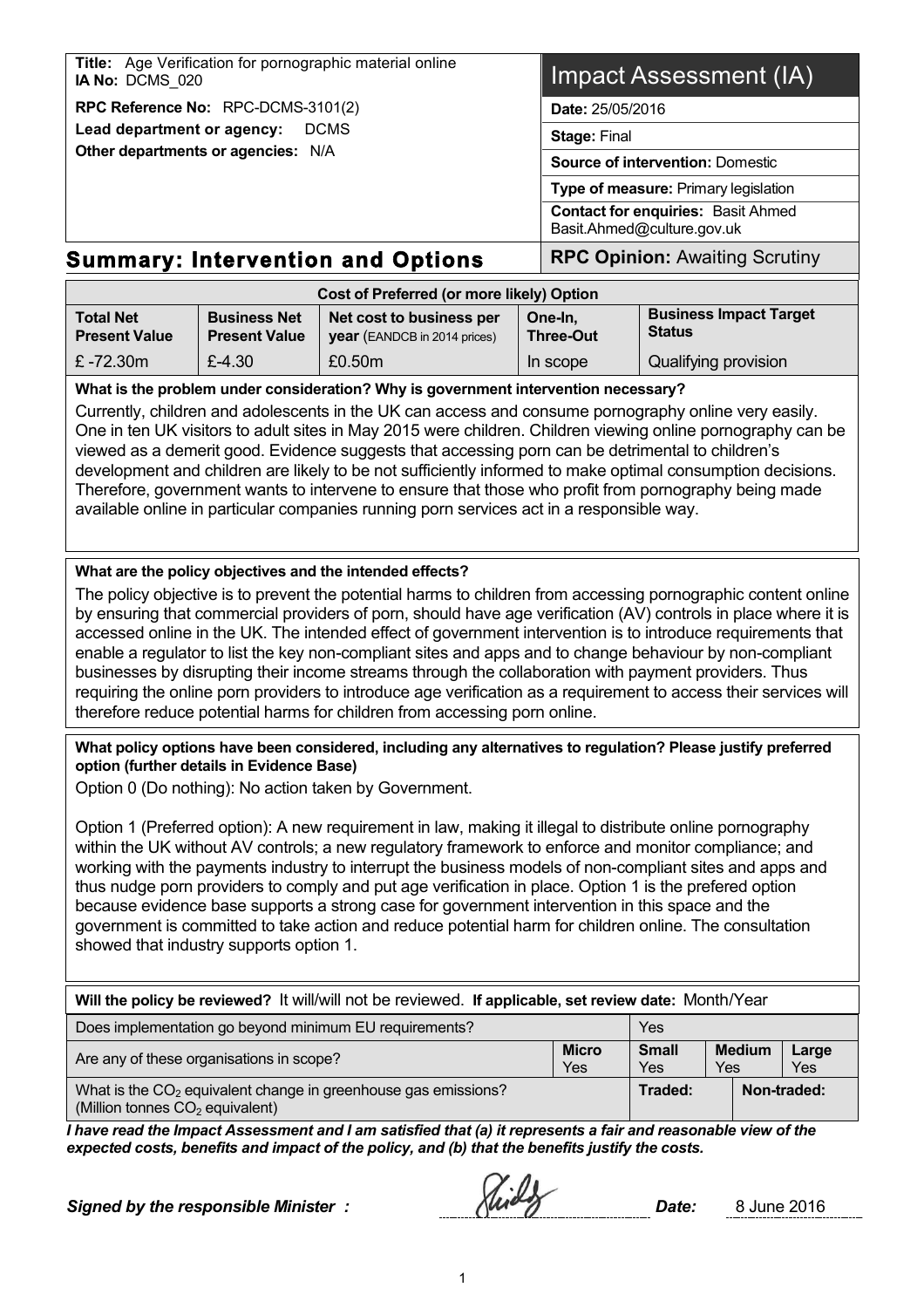# **Summary: Analysis & Evidence** Policy Option 1<br> **Description:**

#### **FULL ECONOMIC ASSESSMENT**

| <b>Price Base</b><br><b>PV Base</b>                                                                                                                                                                                                                                                                                                                                                                                                                                                                                                                                       |                                                                                                                                                                                                                                                                                                                                                                                                                                                                                                                                                                   | <b>Time Period</b> |                                             | Net Benefit (Present Value (PV)) (£m) |                                                              |                                                              |                                      |                                         |
|---------------------------------------------------------------------------------------------------------------------------------------------------------------------------------------------------------------------------------------------------------------------------------------------------------------------------------------------------------------------------------------------------------------------------------------------------------------------------------------------------------------------------------------------------------------------------|-------------------------------------------------------------------------------------------------------------------------------------------------------------------------------------------------------------------------------------------------------------------------------------------------------------------------------------------------------------------------------------------------------------------------------------------------------------------------------------------------------------------------------------------------------------------|--------------------|---------------------------------------------|---------------------------------------|--------------------------------------------------------------|--------------------------------------------------------------|--------------------------------------|-----------------------------------------|
| <b>Year 2016</b>                                                                                                                                                                                                                                                                                                                                                                                                                                                                                                                                                          | <b>Year 2016</b>                                                                                                                                                                                                                                                                                                                                                                                                                                                                                                                                                  |                    | Years 10                                    |                                       | High: -1.07<br>Low: -8.61                                    |                                                              | Best Estimate: -72.84                |                                         |
| COSTS (£m)                                                                                                                                                                                                                                                                                                                                                                                                                                                                                                                                                                |                                                                                                                                                                                                                                                                                                                                                                                                                                                                                                                                                                   |                    | <b>Total Transition</b><br>(Constant Price) | Years                                 | <b>Average Annual</b><br>(excl. Transition) (Constant Price) |                                                              | <b>Total Cost</b><br>(Present Value) |                                         |
| Low                                                                                                                                                                                                                                                                                                                                                                                                                                                                                                                                                                       |                                                                                                                                                                                                                                                                                                                                                                                                                                                                                                                                                                   |                    | Optional                                    |                                       |                                                              | 0.1                                                          |                                      | 1.1                                     |
| High                                                                                                                                                                                                                                                                                                                                                                                                                                                                                                                                                                      |                                                                                                                                                                                                                                                                                                                                                                                                                                                                                                                                                                   |                    | Optional                                    |                                       |                                                              | 1.0                                                          |                                      | 8.6                                     |
| <b>Best Estimate</b>                                                                                                                                                                                                                                                                                                                                                                                                                                                                                                                                                      |                                                                                                                                                                                                                                                                                                                                                                                                                                                                                                                                                                   |                    |                                             |                                       |                                                              | 8.4                                                          |                                      | 72.3                                    |
|                                                                                                                                                                                                                                                                                                                                                                                                                                                                                                                                                                           | Description and scale of key monetised costs by 'main affected groups'<br>Costs for payment service providers to work with the regulator are estimated to be £0.5 million; ongoing<br>processing costs in subsequent years are also estimated to be £0.5 million (both estimates are based on<br>advice from industry). The existing compliance system around payments has been in place since 2002, and<br>is well established. The costs of the establishment of a regulator could be up to £7.9 million considering the<br>example of the Gambling Commission. |                    |                                             |                                       |                                                              |                                                              |                                      |                                         |
|                                                                                                                                                                                                                                                                                                                                                                                                                                                                                                                                                                           | Other key non-monetised costs by 'main affected groups'<br>Estimates of losses to payment providers and advertisers depend on the amount of non-compliant website<br>providers. These are non-monetised due to a lack of data. Estimates of costs to UK commercial porn<br>providers in revenue loss, compliance costs and fines are not known at present but are likely not to impact<br>UK online pornography providers since they already have age verification in place.                                                                                      |                    |                                             |                                       |                                                              |                                                              |                                      |                                         |
| <b>BENEFITS (£m)</b>                                                                                                                                                                                                                                                                                                                                                                                                                                                                                                                                                      |                                                                                                                                                                                                                                                                                                                                                                                                                                                                                                                                                                   |                    | <b>Total Transition</b><br>(Constant Price) | Years                                 |                                                              | <b>Average Annual</b><br>(excl. Transition) (Constant Price) |                                      | <b>Total Benefit</b><br>(Present Value) |
| Low                                                                                                                                                                                                                                                                                                                                                                                                                                                                                                                                                                       |                                                                                                                                                                                                                                                                                                                                                                                                                                                                                                                                                                   |                    | Optional                                    |                                       |                                                              | Optional                                                     |                                      | <b>Optional</b>                         |
| High                                                                                                                                                                                                                                                                                                                                                                                                                                                                                                                                                                      |                                                                                                                                                                                                                                                                                                                                                                                                                                                                                                                                                                   |                    | Optional                                    |                                       | Optional                                                     |                                                              |                                      | <b>Optional</b>                         |
| <b>Best Estimate</b>                                                                                                                                                                                                                                                                                                                                                                                                                                                                                                                                                      |                                                                                                                                                                                                                                                                                                                                                                                                                                                                                                                                                                   |                    |                                             |                                       |                                                              |                                                              |                                      |                                         |
| Description and scale of key monetised benefits by 'main affected groups'<br>We have not been able to monetise benefits due to a lack of data.                                                                                                                                                                                                                                                                                                                                                                                                                            |                                                                                                                                                                                                                                                                                                                                                                                                                                                                                                                                                                   |                    |                                             |                                       |                                                              |                                                              |                                      |                                         |
| Other key non-monetised benefits by 'main affected groups'<br>Children are better protected from harms associated with consuming pornographic material. Commercial<br>providers of porn that comply with the law and payment providers and advertisers taking voluntarily action to<br>ensure that commercial providers adopt age verification stand to gain in reputational terms.                                                                                                                                                                                       |                                                                                                                                                                                                                                                                                                                                                                                                                                                                                                                                                                   |                    |                                             |                                       |                                                              |                                                              |                                      |                                         |
| Key assumptions/sensitivities/risks<br>3.5<br>Discount rate (%)                                                                                                                                                                                                                                                                                                                                                                                                                                                                                                           |                                                                                                                                                                                                                                                                                                                                                                                                                                                                                                                                                                   |                    |                                             |                                       |                                                              |                                                              |                                      |                                         |
| Key assumptions: underpinning law will lead providers to implement AV, the law ensures content, including<br>free-to-view, is put behind AV, the payment industry is ready to work with the regulator without great cost<br>and effort. Key risks: non-compliance of online porn providers with law through alternative payments and<br>technical 'work-arounds', potential for online fraud could be raised and adults are deterred from legal<br>content due to of privacy/fraud concerns or the inability to prove their age.<br><b>BUSINESS ASSESSMENT (Option 1)</b> |                                                                                                                                                                                                                                                                                                                                                                                                                                                                                                                                                                   |                    |                                             |                                       |                                                              |                                                              |                                      |                                         |

| Direct impact on business (Equivalent Annual) £m: |     |                      |      | <b>Score for Business Impact Target (qualifying</b> |                      |
|---------------------------------------------------|-----|----------------------|------|-----------------------------------------------------|----------------------|
| Costs:                                            | 0.5 | <b>Benefits: 0.0</b> | Net: | $-0.5$                                              | provisions only) £m: |
|                                                   |     |                      |      |                                                     | 2.5                  |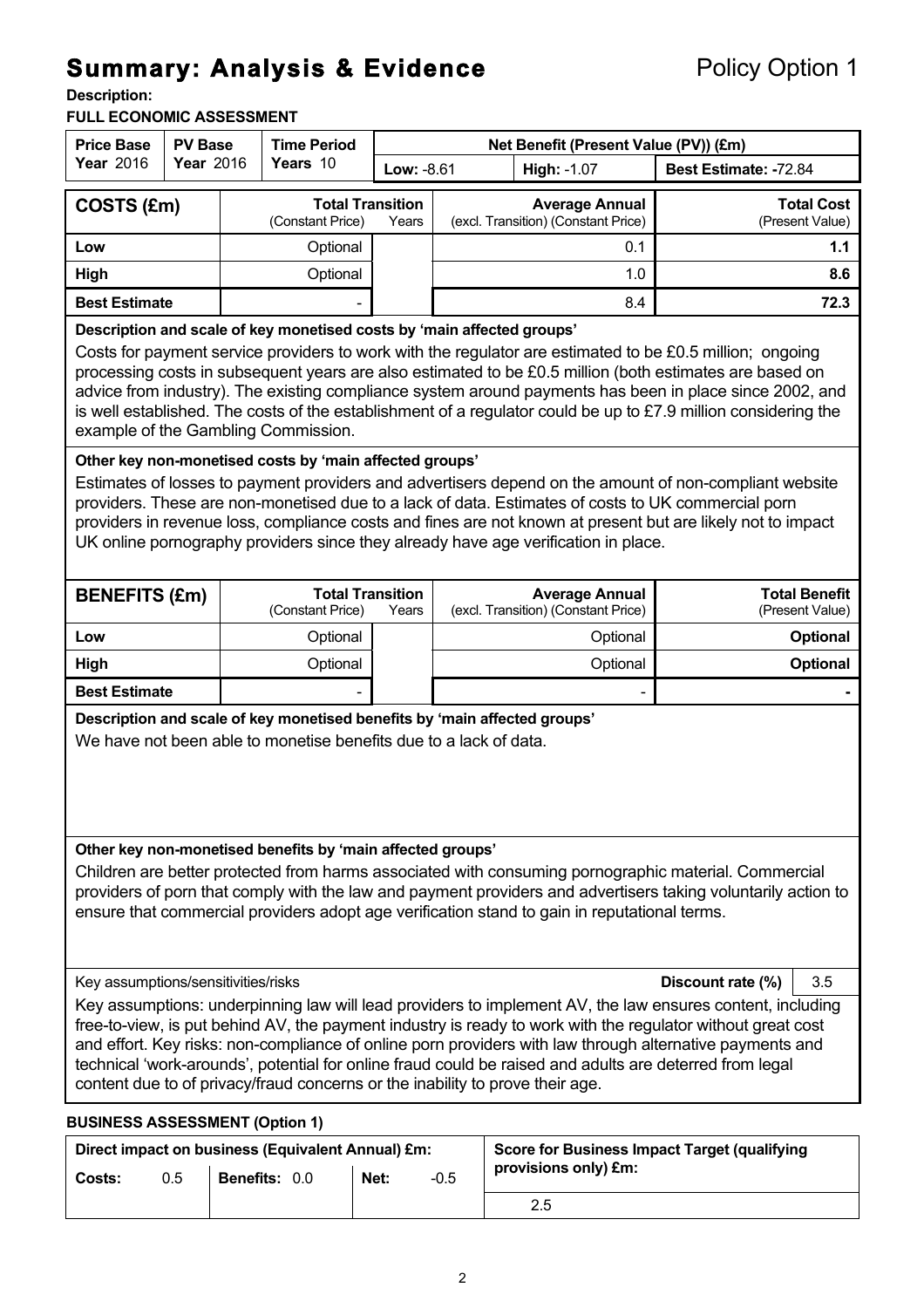# **Evidence Base (for summary sheets)**

#### **Problem under consideration**

**Children and adolescents can access pornographic content (material designed primarily to cause sexual arousal and stimulation) intentionally and unintentionally and are doing so. Commercial porn providers play an important role in how children are exposed to porn online.** In May 2015, 1.4m unique visitors under 18 years old accessed online sites classified as containing pornographic content from their desktop. Approximately half (732,000) were by users aged 6-14 which represents 13% of all children online in this age group. In other words, one in ten (13%) of children aged 6-14 visited a porn site in May 2015. The 2010 EU Kids Online survey asked whether respondents had seen sexual images 'on an adult or X-rated website': 4% of 13-14 year olds said they had seen sexual images via such routes over the past year, and 9% of 15-16 year olds. A recent ATVOD study offers less detailed figures, but indicates that around 6% of 6-15 year olds viewed pornographic websites within just one month in 2013, potentially suggesting higher viewing figures over the course of a year. The report of the expert panel for DCMS underlines that there are various offline and online ways how children are accessing porn and that it is difficult to measure the amount children are accessing porn. The report also underlined that surveys suggest that the primary route for children to be exposed to sexualised content is still traditional mass media, but pornographic websites and other online access through for example mobile applications "apps" also play an important role in children's access to porn.

Further, there are many platforms for sharing video content such as YouTube, social media platforms (for example Twitter, Facebook, Reddit, Tumblr and Snapchat) and others such as Instagram (a picture and video sharing app). Whilst significant progress has been made by many parts of the internet industry in respect of child safety, as noted in the Government's consultation, little or no effort has been made to date by most porn providers to prevent children from accessing their content.

**Evidence suggests that pornography tops the list of online concerns for children and appears to influence them in negative ways, particular in creating an unrealistic image about sex**. A survey by NSPCC's ChildLine amongst young people service found that around 1 in 5 of those surveyed said they'd seen pornographic images that had shocked or upset them. The survey also showed that nearly one in eight children aged between 12 and 13 have made or been part of a sexually explicit video. Exposure and access occur both online and offline. Even exposure is more prevalent than (ostensibly) deliberate access, access has increasingly moved from offline to online sources. Mobile phones are increasingly reported as one of the main sources of both exposure and access.

**There is evidence of harm but the exact nature and long-term effects are uncertain. It is also uncertain whether effects are causal or correlational. The Government is of the view that there is sufficient expert opinion that pornographic content can lead to harm to people under 18, whether or not this relationship is causal or correlational.** Longitudinal research has demonstrated, for example, that amongst young people accessing pornographic content '...intentional exposure to violent x-rated material over time predicted an almost 6-fold increase in the odds of self-reported sexually aggressive behaviour'. Further longitudinal studies have also established possible links between the viewing of hard-core/violent pornography by younger people and increased sexually aggressive behaviour later in life. Evidence suggests that there is a relationship between young people who are exposed to internet pornography and an array of sexual beliefs. It is important to note that for many studies which attempt to build an evidence base on children and young people's access and exposure to pornography it was not possible to distinguish between exposure and access, and many use "exposure" as a catch-all term; as such, the term "access" will be used only when studies made it clear that they were asking participants about deliberate access. The lack of consistency in terminology within the literature (unwanted exposure, accidental exposure, unintentional exposure, deliberate exposure, accessing or seeking pornography) highlights the challenge of describing children and young people's behaviour in such dichotomous terms. According to an extensive literature review for the Office of the Children's Commissioner there is inconclusive evidence that pornographic material causes harm to people under 18. This conclusion is arguably the result of the inability to test the harmful effects because of ethical considerations relating to intentionally exposing people under 18 to pornographic material. Nevertheless, it draws into question whether or not pornographic material "may seriously impair" as per current legislation of VOD.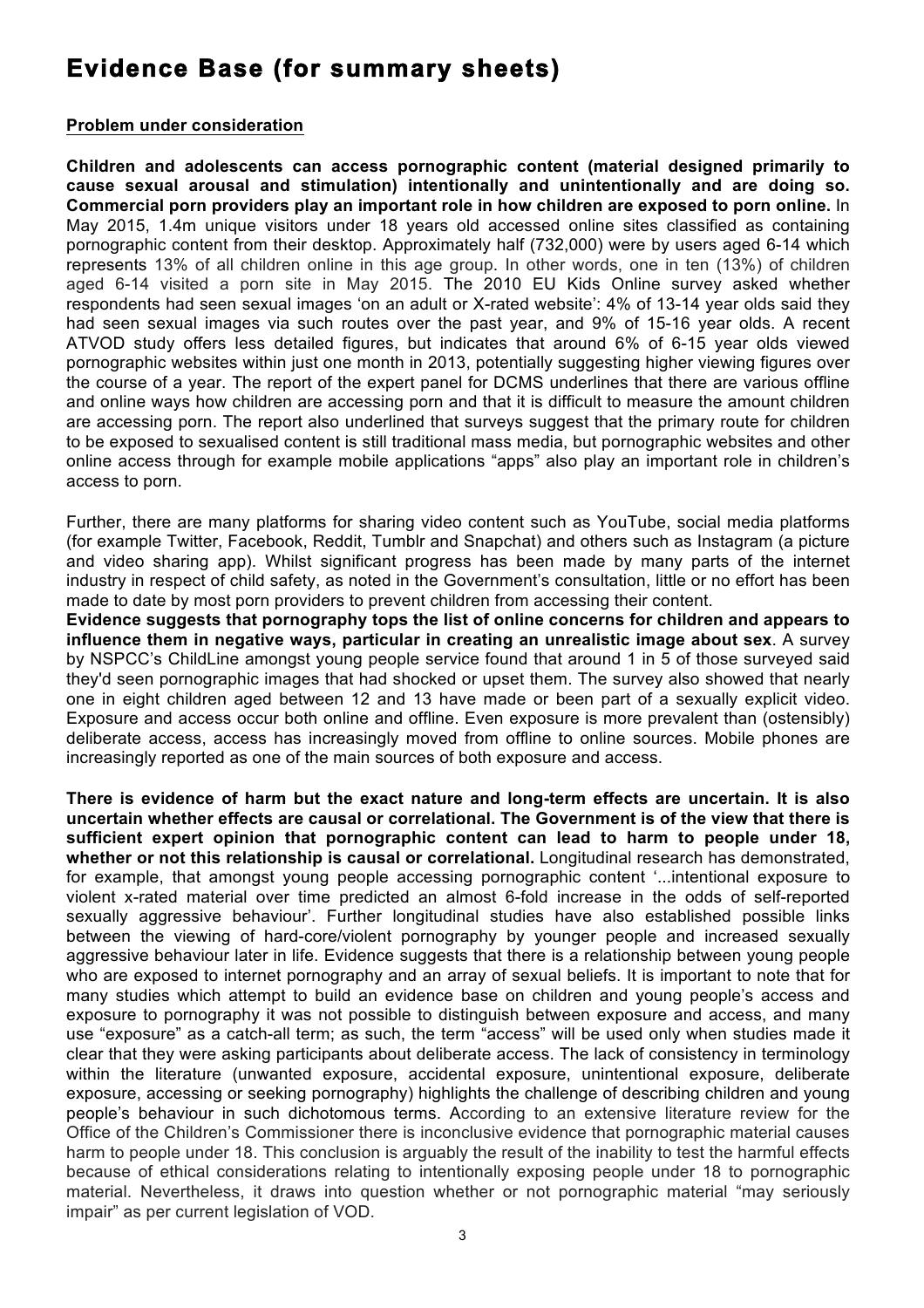**Currently, none of the most-visited sites in the UK which provide adult content have robust age controls in place.** In the offline world, however, DVDs containing explicit pornographic content are subject to age controls, and can only be sold in licensed sex shops. The Government's intention is to provide sufficient, effective and proportionate protections for children in the online world and that commercial providers act responsible. This was identified as a commitment in the Government's manifesto, and subsequently in July 2015, when the Prime Minister set out the Government's intention to consult, in the autumn, on potential options to implement its commitment to introduce age verification systems for access to all sites containing pornographic material. The consultation showed that respondents had polarised attitudes to a government intervention in this space. Just over half (54%) did not support the introduction of a new law to require age verification, but just under half were supportive (43%), and the majority of these (39%) were strongly supportive.

**All UK-based 'video on demand' sites which provide 'material which might seriously impair' the development of minors to UK users (see below) are required to have age verification systems in place.** The Authority for Television on Demand (ATVOD) is the regulator, designated by Ofcom, of TV on-demand services based in the UK. However, UK-based sites such as these are few in number (c.100), especially by comparison to the several million EU-based sites (which may or may not have age controls) and non-EU-based sites (a large number of which won't have age controls). The following summary was provided by ATVOD in their 2014, report, 'For adults only? Underage access to online porn.'

*UK based providers are already regulated by ATVOD under the Audiovisual Media Services Directive ("the AVMS Directive"). They are required by ATVOD to keep hardcore porn out of reach of children on the grounds that it "might seriously impair" their development. ATVOD's judgement that hardcore porn might seriously impair under 18s is not universally shared and relies on the application of the precautionary principle, as conclusive evidence either way is lacking, for ethical reasons, and is likely to remain so.* 

*EU based providers are regulated under the same AVMS Directive. But some Member States do not consider that hardcore porn "might seriously impair" under 18's, so do not impose restrictions similar to those deployed by ATVOD in the UK. This means that online services based in, for example, The Netherlands, can and do target the UK and provide unrestricted access to hardcore pornography.* 

*Non-EU based providers are often completely unregulated. The need to address the threat to children posed by these unregulated offshore adult services is the most important issue underlined by this research*.

**As highlighted above by ATVOD, websites based outside the UK are not currently required to comply with the rules governing UK producers, and as such it is very easy to find pornographic content online.** The afore-mentioned ATVOD research in March 2014 revealed that the vast majority of sites visited were not UK-based, and as such, *'...23 of the top 25 adult websites visited by UK internet users... provide instant, free and unrestricted access to hardcore pornographic videos and still images featuring explicit images of real sex.'*

**Globally, attitudes to the effect of sexualised content on minors vary considerably but the UK Government is keen to act and explore what more can be delivered to continue to lead the way in child protection online.** The Netherlands, for example, takes the view that evidence definitively proving the harmful effect of sexualised content on minors is not available; and in the United States, freedom of expression considerations have largely frustrated legislative attempts to restrict the availability of sexualised content to minors. Other states (including Russia, India) take a firmer view of the harmful effects of strong sexual content. By way of example, the film 'Fifty Shades of Grey' (2015) has attracted a variety of age ratings: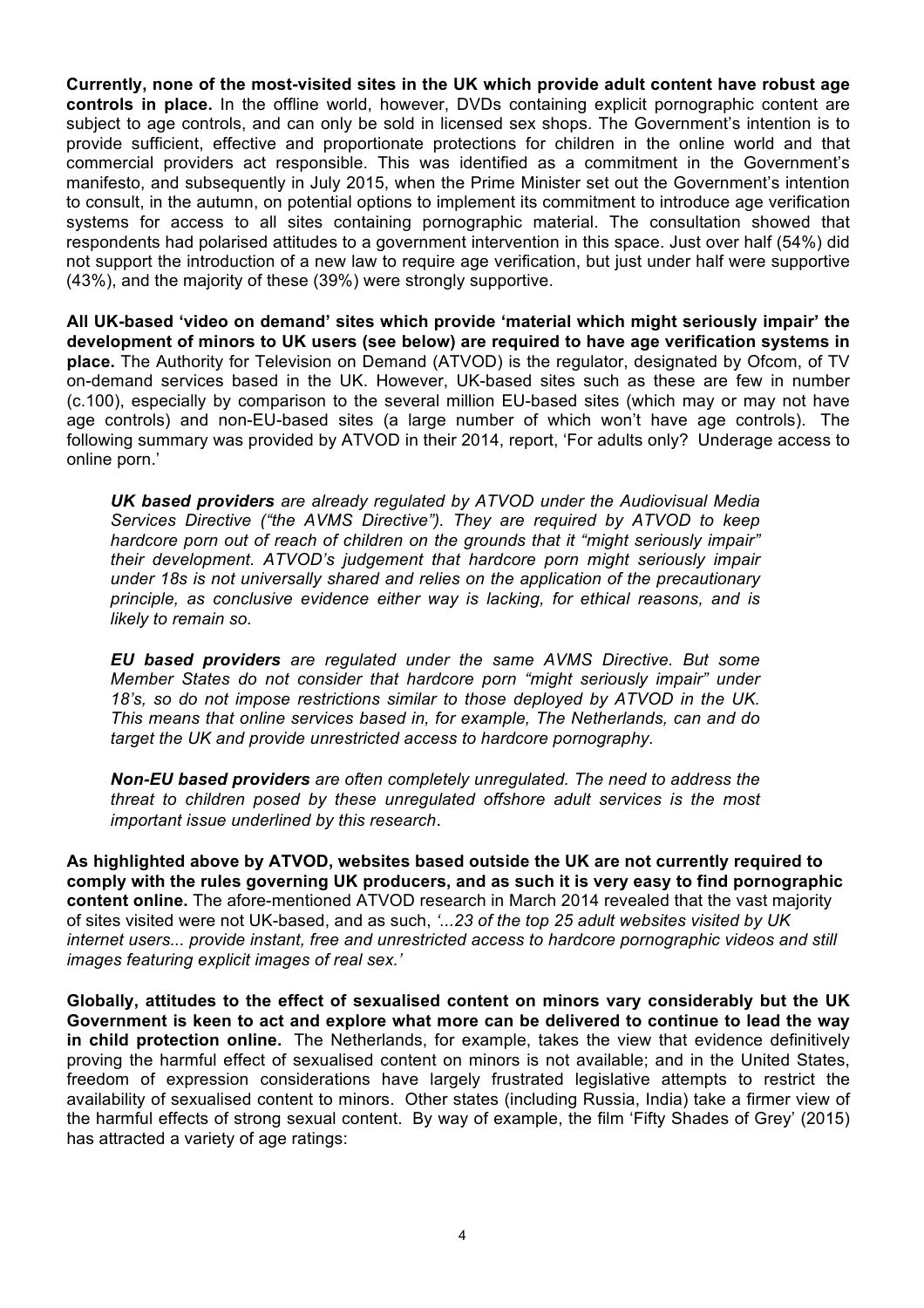| UK |    | France   Netherlands            | Germany | <b>United States</b>                                        | Russia                                             | India  | Malaysia |
|----|----|---------------------------------|---------|-------------------------------------------------------------|----------------------------------------------------|--------|----------|
| 18 | 12 | Possibly<br>harmful under<br>16 | $16+$   | R (under 17s require<br>accompanying parent<br>or guardian) | 18+; banned in $\parallel$<br>Northern<br>Caucuses | Banned | Banned   |

The majority of pornographic sites are based in the USA, and although a number of attempts have been made to legislate there to restrict the availability of online sexualised content to minors, these have largely failed due to freedom of speech (first amendment) legal issues. Therefore, given that the level of protection and enforcement internationally is varied, the UK Government is keen to explore what more can be delivered on a voluntary and/or regulatory basis in the UK, and to continue to lead the way in child protection online.

**The Government's position is that whilst the family friendly filters provided on a voluntary basis by the main four ISPs in the UK, and also by the main Mobile Network Operators (MNOs) (see box 1 below), are a vital tool in protecting children online, they are only part of the solution.** As set out in box 1, since 2004 the main mobile network operators in the UK have had in place a series of undertakings to address the sorts of content young people might access online. **Box 1: Mobile Network Operators (MNOs)**

- "The UK code of practice for the self-regulation of new forms of content on mobiles" was published in January 2004 by the Mobile Broadband group (MBG) and the third version was released in 2013 on behalf of all MNOs
- It provides a series of undertakings regarding young people's access to, and the classification of, mobile commercial content.
- The Code was formally published in January 2004 and the resulting Classification Framework ("the Framework") was published in February 2005.
- All major UK mobile phone operators subscribe to and support the Code and the Framework which act as self-regulatory instruments.
- The main mobile network operators are EE, O2, Vodafone and Three. Between them they cover around 85% of the UK's mobile connections and they all filter by default.
- In 2008 Ofcom reviewed the Code and adjudged it to be an example of effective self-regulation.
- The MNOs have robust processes in place for verifying the age of those seeking to remove the filters. Children are not able to remove the filters because customers have to be age verified before doing so; for example, by showing proof of age in-store before filters are removed.
- The MBG appointed the BBFC to provide an independent framework used to filter internet content available via mobile networks. They define content that is unsuitable for customers under the age of 18 based on the BBFC's Classification Guidelines for film and video.
- The BBFC also provides an appeals complaints procedure for website owners, content providers or anyone else who is dissatisfied with the application of the Framework to a specific piece of content. A quarterly report detailing the appeals that have been made is published on the BBFC website.

In 2013, an agreement was reached with the four major ISPs in the UK - TalkTalk, Virgin Media, Sky and BT - to ensure that all new customers would be offered an unavoidable choice on whether to install network-level family friendly filters by the end of December 2013, and this would be rolled out to existing customers by the end of December 2014. These filters apply to all devices in the home which use that internet connection - including desktop computers, laptops, tablets, smartphones, smart/connected TVs, and games consoles. However, to effectively protect children from exposure and access of pornographic material parents have to take an active role, to engage and set the filters up. As shown in Ofcom's last report on internet safety measures, uptake of the free family friendly filters provided by the main four ISPs is increasing but remains low. Amongst the new customers who were offered them in 2014, 6% of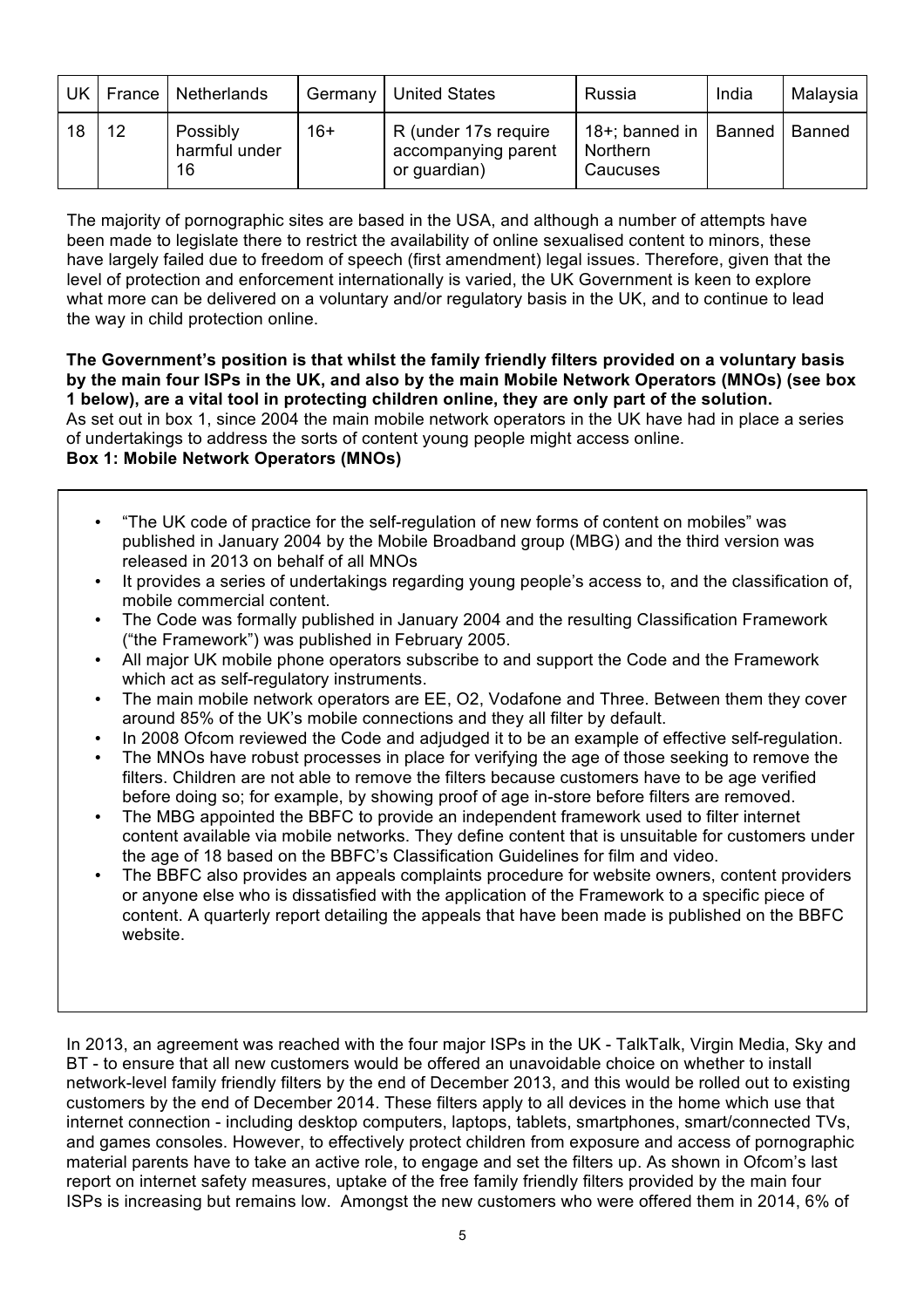BT customers adopted network-level filters, 6% of Talk Talk customers ( combined figure for new and existing customers who had KidsSafe active at the end of June 2015 was 14%), and 12.4% of new and existing customers had chosen to switch on parental controls of Virgin Media customers. Sky took the decision in January 2015 to turn their 'Broadband Shield' filtering system on by default for existing customers. All customers who had not made an active choice either to disable or to switch on the filters were emailed and encouraged to do so. When trying to access a website deemed unsuitable for under-13 year olds during the day, customers were taken to a page presenting them with the choice of activating/disabling their filters, or changing their settings**.** Sky reported that 62% of the customers to whom they had rolled out 'Broadband Shield' had opted to keep it, with the majority keeping parental controls in place (in addition to phishing/malware protection, which it also provides). This degree of take-up contrasts with the 5% who had previously engaged with the filters when they were emailed by the company.

**In the European Union, video on-demand services have to meet certain minimum content standards and ensure that under-18s are not able to access material that could be harmful to them, or '***might seriously impair***' their development.** This is enforced by the Audiovisual Media Services directive (AVMSd) that requires Member States to ensure that video on-demand services within their jurisdiction meet those standards and requirements. These standards also include a prohibition on incitement to hatred on grounds of race, sex, religion or nationality.

**In the UK, and specifically in terms of pornographic content, ATVOD interprets such potentially harmful material as being that which would which would receive a BBFC classification of R18 in short, that which is legal, has the primary purpose of sexual stimulation, and which involves**  *'...explicit works of consenting sex or strong fetish material involving adults***'.** The current regulatory system in the UK, requiring age verification for access to such content, does not cover sites based outside the UK.

**Interpretations within the EU itself of what constitutes potentially harmful content are not consistent.** In several EU member states, hard-core pornographic services are not considered within the scope of this definition. In these countries these services are not required to make provision that under-18s cannot normally see or hear them. The below table 1 sets out the different ways in which content which 'might seriously impair' is interpreted across member states of the EU:

| <b>Austria</b>           | Pornography/gratuitous violence                                                                                                                                                |
|--------------------------|--------------------------------------------------------------------------------------------------------------------------------------------------------------------------------|
| Belgium (Fr)             | Pornographic scenes/unnecessary violence                                                                                                                                       |
| Czech<br><b>Republic</b> | Pornography, gross gratuitous violence                                                                                                                                         |
| <b>Denmark</b>           | Pornography/unnecessary violence                                                                                                                                               |
| <b>Estonia</b>           | Pornography, promotion of violence or cruelty                                                                                                                                  |
| <b>France</b>            | Criminally unlawful material (attempt to interfere with human dignity: violence, sexual<br>perversion, degradation of the human person; child pornography; hard-core violence) |
| Germany                  | Illegal material/pornography, certain listed content and content which seriously<br>impairs minors (e.g. violence, sexual scenes)                                              |
| <b>Hungary</b>           | Pornography, extreme and/or unnecessary scenes of violence                                                                                                                     |
| <b>Italy</b>             | Pornographic scenes/gratuitous, insistent or brutal violence                                                                                                                   |
| Lithuania                | Physical or psychological violence or vandalism                                                                                                                                |

#### **Table 1: Examples of content that "might seriously impair" the development of minors across the EU**: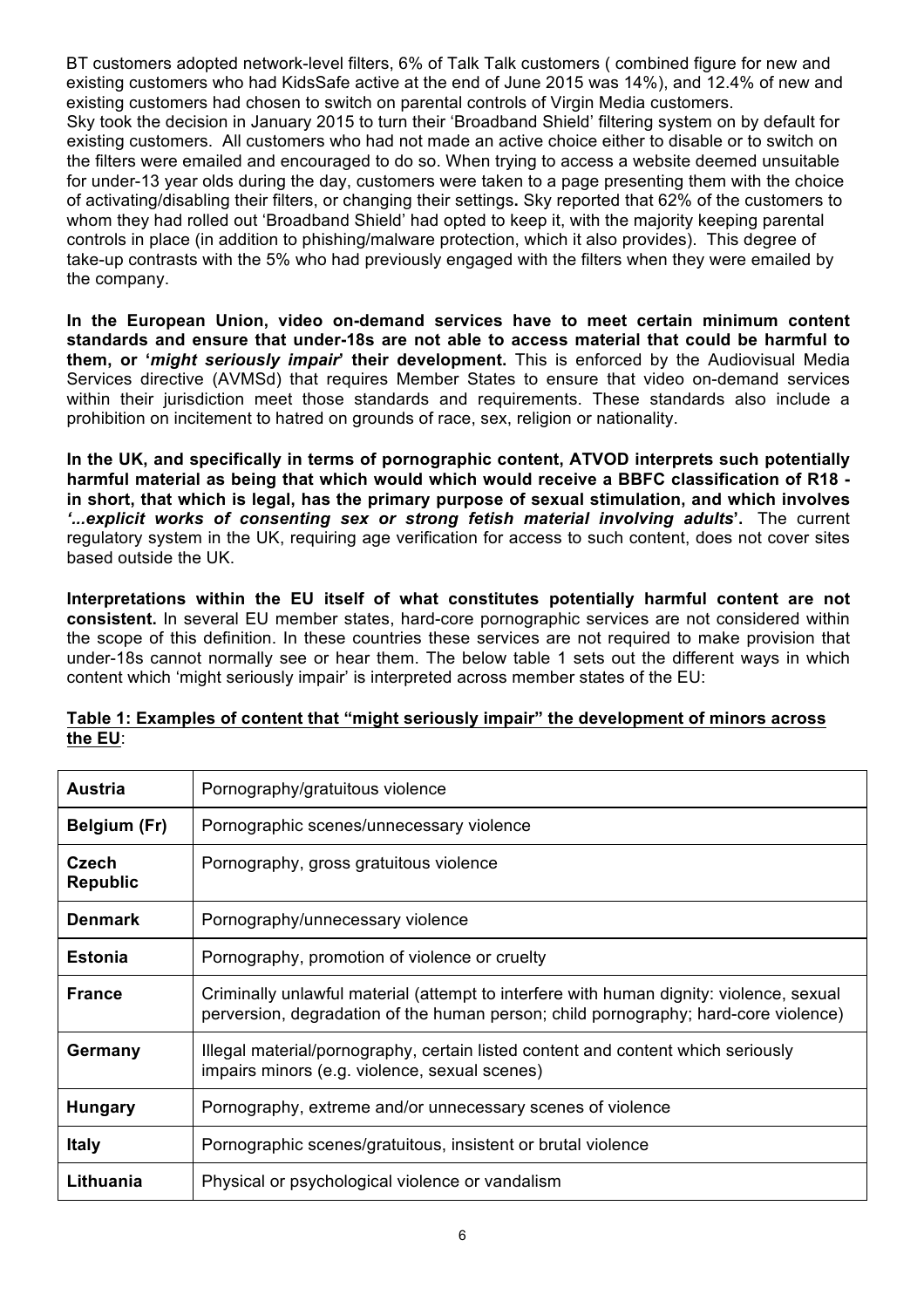| Luxembourg      | Pornography, gratuitous violence                                                                                                                                                                                                                                     |
|-----------------|----------------------------------------------------------------------------------------------------------------------------------------------------------------------------------------------------------------------------------------------------------------------|
| <b>Malta</b>    | Gratuitous violence, pornography                                                                                                                                                                                                                                     |
| <b>Poland</b>   | Very strong and explicit violence, racist comments, bad language, erotic scenes                                                                                                                                                                                      |
| <b>Slovenia</b> | Pornography, gratuitous violence; includes "paedophilic and necrophilic material,<br>pornography with scenes of sodomy, sadomasochistic pornography and all other<br>forms of pornography which include scenes of immediately recognised abusive<br>sexual activity" |
| Spain           | Pornography, gender violence, mistreatment                                                                                                                                                                                                                           |
| <b>Sweden</b>   | Includes "child pornography and the illegal portrayal of violence"                                                                                                                                                                                                   |
| UK.             | Illegal content, extremely violent pornography, R18+, hard-core porn R18, material<br>likely to incite hatred based on race, sex, religion or nationality                                                                                                            |

**Further, UK-based sites represent a small proportion of the total number of services being accessed from the UK.** ATVOD research published in March 2014 revealed that the vast majority of sites visited were not UK-based, and as such, *'...23 of the top 25 adult websites visited by UK internet users... provide instant, free and unrestricted access to hard-core pornographic videos and still images featuring explicit images of real sex'.*

**The expert panel for DCMS on identified age verification as a clear opportunity for government and industry to work together.** Using the example of the licensed online gambling industry, the panel highlighted that it is straightforward to determine whether someone is aged 18 or over. The panel also stated that "Although it is clearly impossible to provide perfect verification, particularly if a child uses a parent's credit card or ID, at a minimum, UK companies providing pornographic content should be adopting the same stringent procedures albeit with a recognition that preservation of personal privacy will be essential if this is to be trusted by users".

#### **Rationale for intervention**

**The Government is clear in its rationale for intervention - to ensure protections around pornographic content in the online world in particular with regard to commercial porn websites and apps.** Although it is important to acknowledge that causal links between the viewing of pornography by young people and criminal offense and/or other negative social impacts later in life are not certainly proven, existing research demonstrates that pornography, and its proliferation on the internet, are a concern amongst young people, and also their parents and carers. Longitudinal studies have also established possible links between the viewing of hard-core/violent pornography by younger people and increased sexually aggressive behaviour later in life.

**Children viewing online pornography can be viewed as a demerit good, stemming from the fact that they are not sufficiently informed to make optimal consumption decisions and that it is socially undesirable for children to consume porn due to the perceived negative effects on the child consumers themselves.** Demerit goods have negative consumption effects either on the consumer or on others, and hence restriction of their consumption creates a net benefit to society, even where there may be consumer demand. Other examples of demerit goods include R18 material, prostitution and hard drugs, which are similarly banned by legislation. Without intervention, access to hard-core pornographic material (from non-UK sites and apps) will continue to be easily available for under 18 year olds on the internet (i.e. without robust age verification systems in place). In the case of online pornography a difference in legislation between children and adults should be made since children and adults are likely to respond differently to interventions. For adults, the most appropriate intervention (to correct the information failure) is to provide the information. Children might be unable to digest this information and thus a different intervention is required. In addition, the harm from watching pornography online is most likely to be greater for children.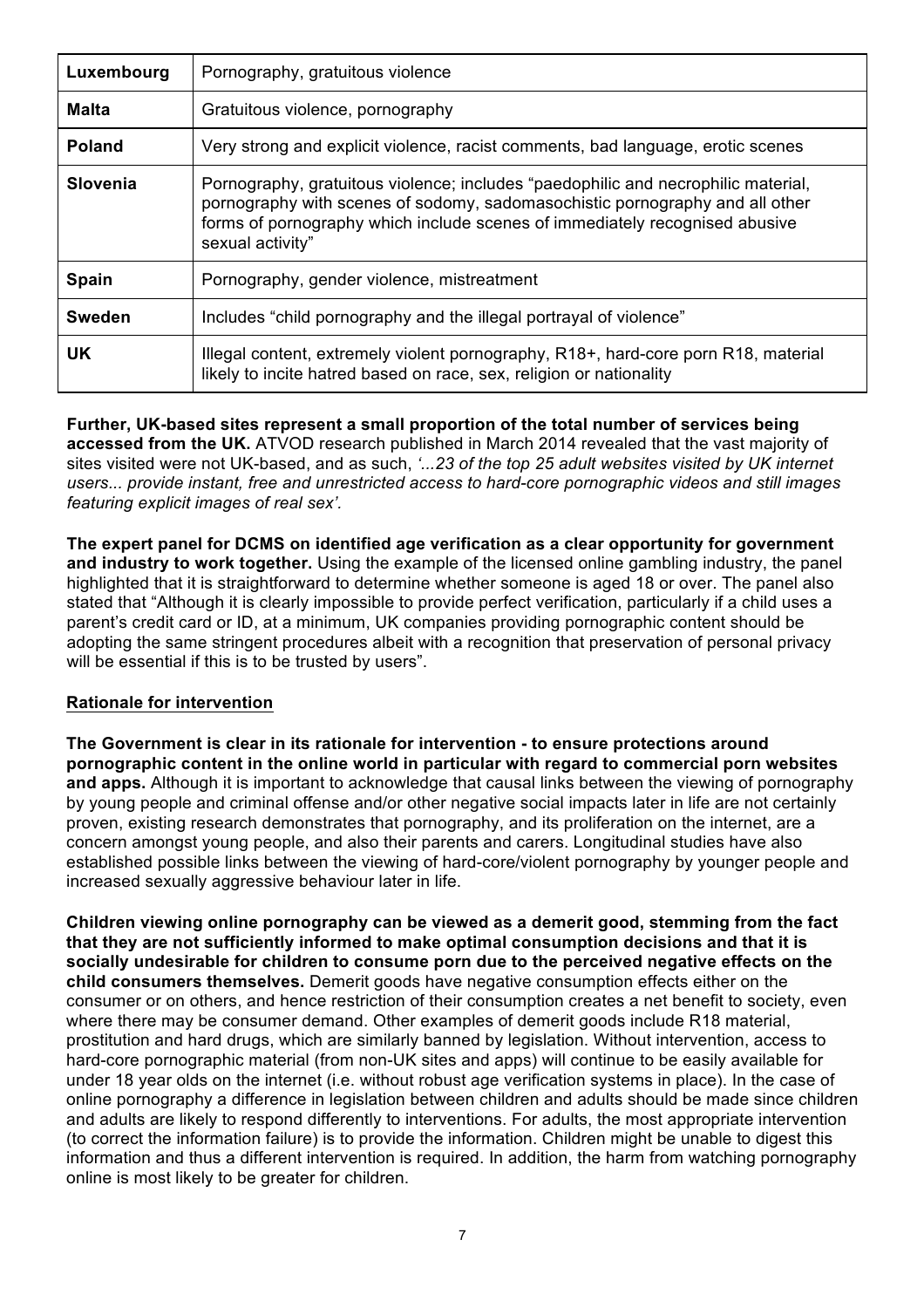**Currently, none of the most-visited sites in the UK which provide pornographic content have robust age controls in place - as they are not UK-based and therefore not subject to the regulatory regime in place for sites which are based in the UK.** In the offline world, however, DVDs containing explicit pornographic content are subject to age controls, and can only be sold in licensed sex shops. Further, Peter Wanless, Chief Executive of the NSPCC, said: "We don't want children to learn about sex and relationships through the warped lens of adult pornography – there are good reasons for restricting pornographic magazines and DVDs to adults which the NSPCC has long argued should apply equally online. The easy availability to children of online pornography, much of it extreme, violent and profoundly degrading, is of deepening concern. It can leave them feeling frightened, confused, depressed or upset".

**Therefore, considering the demerit good aspects aligned with the arguments for protection of children from exposure to and access of pornographic materials which they would most likely not be able to access legally in the offline world, there is a rationale for government intervention.**  The Government committed in its manifesto (spring 2015) to introduce age verification for access to all sites containing pornographic material and has been supported in views by the evidence from the consultation.

# **Policy objective**

**The Government's principal objective is to ensure that the internet is a safer place for children. Government is committed to protect children from potentially harmful content online and ensuring that children, particularly younger, more vulnerable children, cannot easily access sexual content online which will distress them or harm their development.** Therefore, the policy objective is to ensure that age verification systems are in place to restrict access for under 18s to pornographic content online.

More broadly, the Government's objectives are to:

- prevent inadvertent and/or deliberate access to pornography by children
- protect the most vulnerable from potentially harmful pornographic content
- engage parents and carers, and increase their awareness of online safety issues and steps to take to reduce risks for children

**Commercial providers of porn, should have age verification ('AV') controls in place where it is accessed online in the UK.** That requirement should be regulated and underpinned by civil sanctions. The aim in introducing these requirements is to enable a regulator to list the key non-compliant sites and apps. That should ensure compliance by the main sites by pushing them to act responsibly and to have AV controls in place to avoid the risk that the legal regime causes disruption of their income streams by way of notifications by the Regulator to payment providers and consequential withdrawal of services by payment providers. In other words, the legal regime should be enforceable, but the primary aim is to change behaviour by non-compliant businesses by disrupting their income streams.

# **Description of options considered (including status-quo)**

# **Option 0 (Do nothing)**

'Do Nothing' is not considered here as a viable or preferable option, given the case for intervention as set out above.

# **Option 1: New legal requirement, and new regulatory framework (preferred option)**

Establish a new requirement in law for commercial providers to have in place robust age verification controls for online pornographic content in the UK provide online pornographic content in the UK with robust age verification controls in place.

#### **Legislate to establish a new regulatory framework, underpinned by civil sanctions.** A new regulatory framework and civil regime would:

• Involve giving a regulator or regulators powers to enforce the new law, supported by a sufficiently flexible enforcement regime: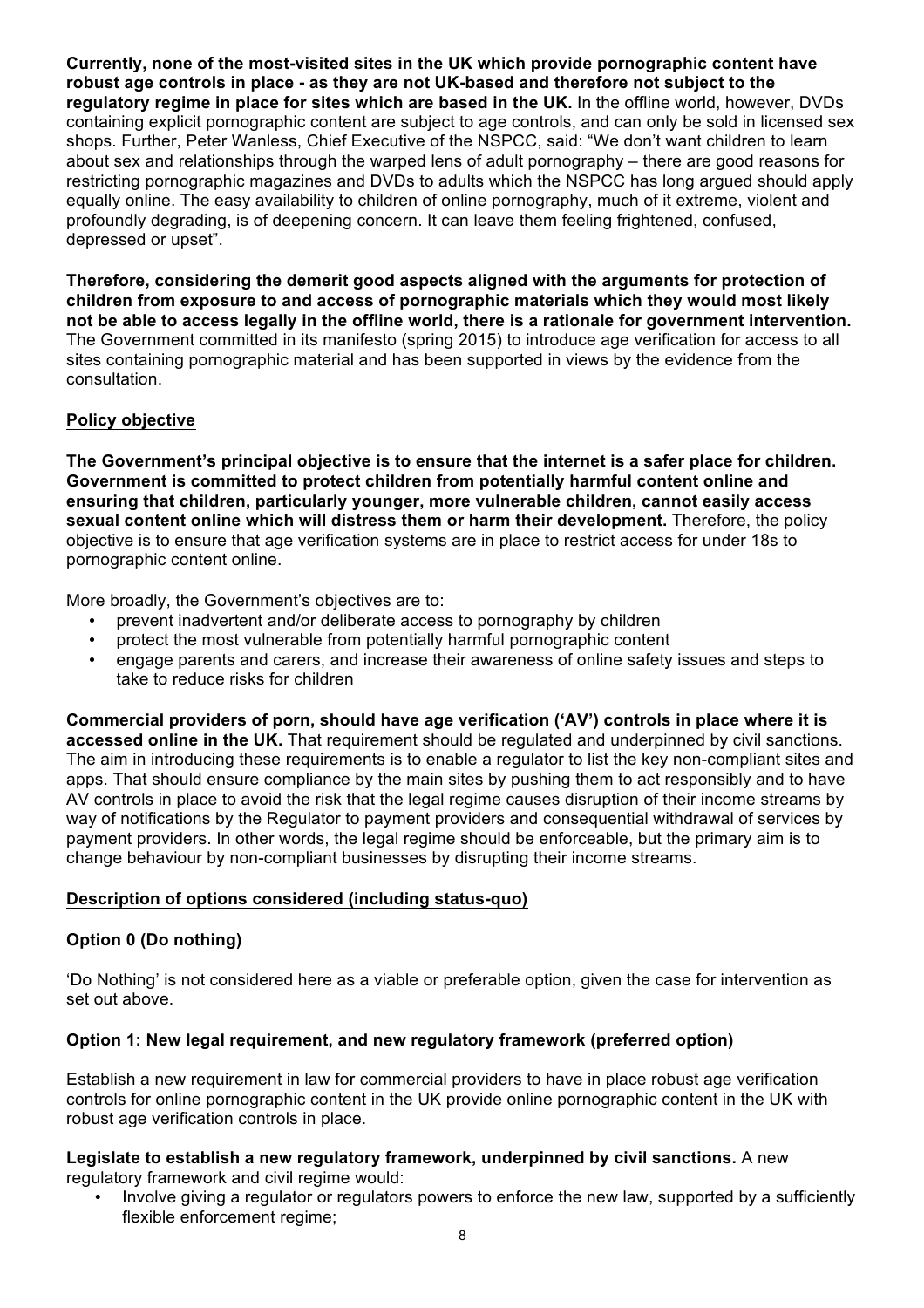- Monitor compliance with the new law by commercial pornography providers;
- Identify sites which are in breach and notify them of this, giving them a period of time within which to become compliant;
- Enable those that support the business model of pornographic content providers (such as payment providers and advertisers) to withdraw services from commercial providers in breach of the law;
- Notify providers of payment services of sites in breach, enabling them to withdraw services from such sites, interrupting commercial providers income streams and thus nudge porn website providers to comply with the law;
- Impose requisite sanctions where breaches have been identified and providers remain noncompliant;
- Ensure a proportionate and prioritised regulatory approach to monitoring and enforcement;
- Give the regulator discretion to set and monitor standards for age verification controls.

Under this option, the Government will establish a new law, making it an offence to distribute online pornography in the UK without age verification controls. The government will place a clear expectation on all parts of the online pornography industry that they are responsible for ensuring that pornographic content is not made available without age verification controls in place. Payment providers work together with the regulator to withdraw their services to non-compliant sites and give them an incentive to comply with the law in the UK.

An important theme raised in consultation responses centred on the varied ways in which people, particularly children and young people, are accessing content online. As well as websites, the use of apps - rather than websites - is increasingly an important, if not central part of people's online activity. For this reason, and due to these views having been raised by numerous respondents through the consultation process, the Government does not want to draw the focus too narrowly.

The Government's aim is to guarantee that the law, and the framework which underpins it, are neutral in respect of the ways in which this content is accessed online. This will ensure that the system is futureproofed, and also that apps which are specifically aimed at the provision of pornographic content to users are within scope of the new legislation.

#### **Monetised and non-monetised costs and benefits of each option (including administrative burden)**

# **Summary of costs and benefits**

In summary, we have identified the following costs and benefits of the preferred option:

- Costs:
	- $\circ$  Costs to Payment Providers from increased monitoring activity [Monetised direct cost to business]
	- $\circ$  Possible reduced profits to payment providers and advertisers from withdrawing services from non-compliant porn websites [Non-monetised possible indirect cost to business]
	- $\circ$  Cost of setting-up and running a new regulator [monetised public sector cost]
	- $\circ$  Possible costs to UK online porn providers from having to comply with the new regulations [non-monetised direct cost to business]
- Benefits:
	- $\circ$  Direct benefits to children (and indirect benefits to parents and society) as a result of reduced harm as a result of decreased access to pornography [Unquantified benefit]
	- o Reputation benefit to online porn providers who will now adopt AV processes in place, and ancillary services which withdraw from non-compliant sites [Unquantified benefit]
	- o Benefit to AV software providers as a result of increased demand for their services [Unquantified benefit].

More detailed descriptions of these costs and benefits, including estimates where applicable, are provided below.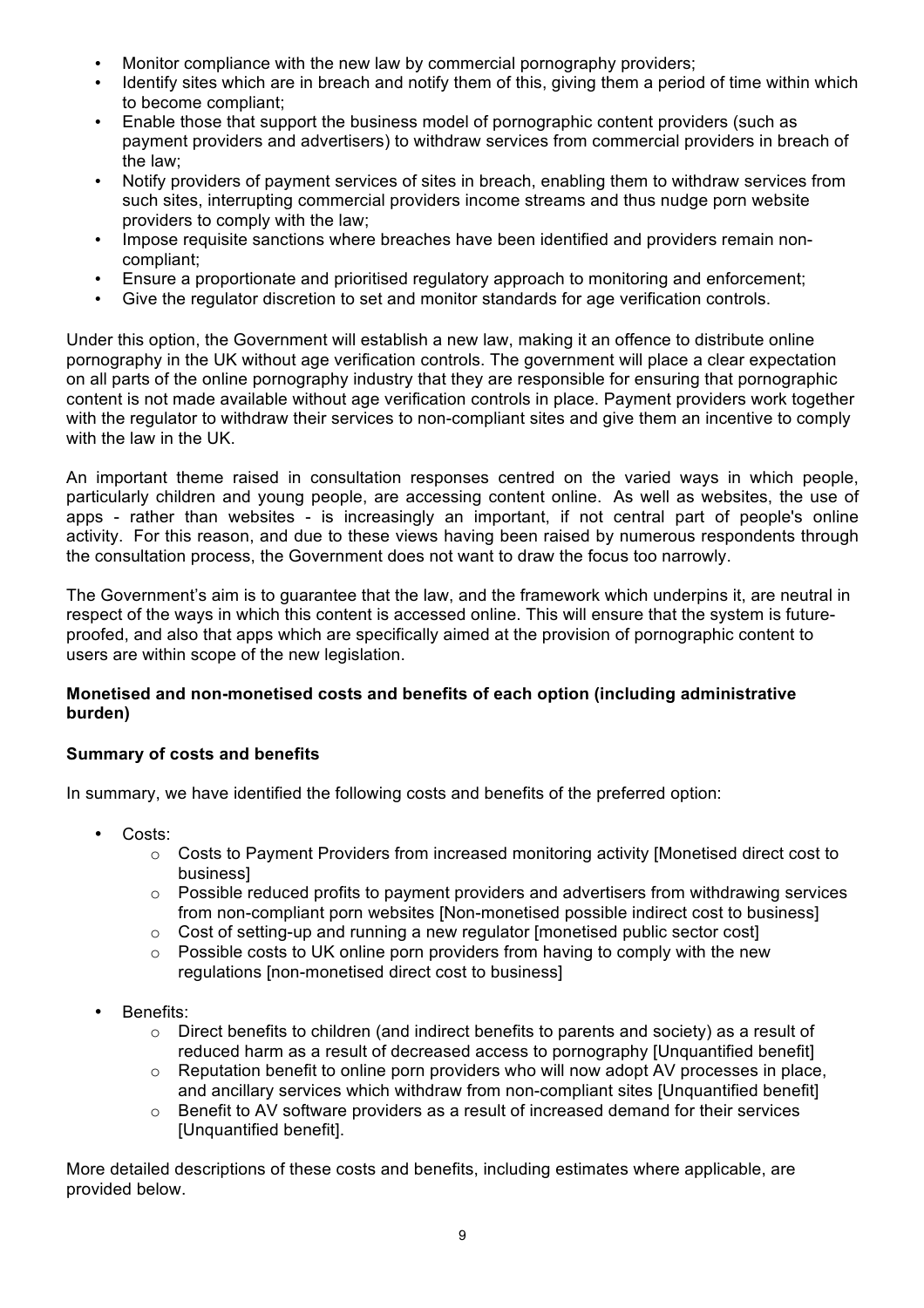#### **Monetised costs**

#### Payment providers

We estimate costs for payment providers, including (but not limited to) credit card providers and digital payment providers (e.g. PayPal) will be low. Such payment providers are currently required by law to ensure that they only offer their services to firms operating within the law. There are existing legal compliance processes, which we expect to continue but to also specifically include providers of online porn, following notification from the new regulator.

Engagement by Government with payment services providers including MasterCard and Visa, and the UK Cards association, has indicated that payment providers have existing terms and conditions in place that require that merchants (i.e. websites) using their payments services require that they comply with the laws both of the countries in which the provider is located, and also in the country served. This policy option enables payment providers to use existing enforcement processes, which they will do willingly.

In order to generate an estimate, we mainly consider the costs for the three main payment providers (Visa, MasterCard and PayPal). Working with the regulator and processing the requests will be estimated to cost around £0.5 million per year. These estimates are based on discussions with industry which indicate that the costs are low and below £1 million per year - we therefore take the mid-point between £0 and £1m as our central estimate. These costs are assessed as being low since the existing compliance systems around payments have been in place since 2002, and are well established. Most companies are international corporations who have in place existing monitoring and compliance processes to ensure that merchants comply with the laws. Further, in the response to the government consultation Visa for example stated that "the payments industry has already contributed constructively to discussions, and we have a well-established compliance programme that, we believe, sits well alongside the proposals in this consultation."

#### *Sensitivity Analysis*

Industry have advised that the indirect costs to be below £1 million in every year. Thus we estimate the upper bound to be £1 million. To determine a lower bound, we have made the assumption that the major payments firms (Visa, MasterCard, PayPal) would have no need to update their systems in the first year but employ one extra full-time equivalent (FTE) that works together with the regulator. Assuming that this would cost industry an estimated amount of £123,984 (assuming that each firm need to recruit extra staff, three times the £41,328 for the mean FTE annual wage of an individual involved in data processing, hosting and related activities<sup>1</sup>). Following our calculations, we are assuming the lower bound to be £123,984. These assumptions are dependent on the scale of new activity resulting from the new law (and notification of infringing sites to payments companies by the regulator). The proportionate approach preferred by the Government will mean that a limited number of sites are likely to be the key focus of regulatory activity, and therefore that the number of infringing sites notified to payments providers (and therefore additional activity for them) will be small.

#### Regulator

The establishment of a regulator, or the extension of powers to an existing regulator represents a cost to Government. In the following we will consider the Gambling Commission, which regulates the provision of gambling services to UK consumers, as an example of a regulator for internet content and services. This includes online gambling services not based in the UK, which are required (in the terms of their licence to operate in the UK) to provide that robust age verification systems are in place. The comparison requires many caveats - most especially that a licensing regime is not proposed in respect of online pornography over the lifetime of this proposal - but gives an outline idea of the cost impacts of establishing, or expanding the remit of, a regulator.

The Gambling Commission's total expenditure on operational costs including depreciation was £15.8 million in 2014/15 and it is funded by application and licence fees set by the Secretary of State,

 $1$  Annual Survey of Hours and Earnings : 2015 Provisional Results, http://www.ons.gov.uk/employmentandlabourmarket/peopleinwork/earningsandworkinghours/datasets/industry4digitsic2007ashetable16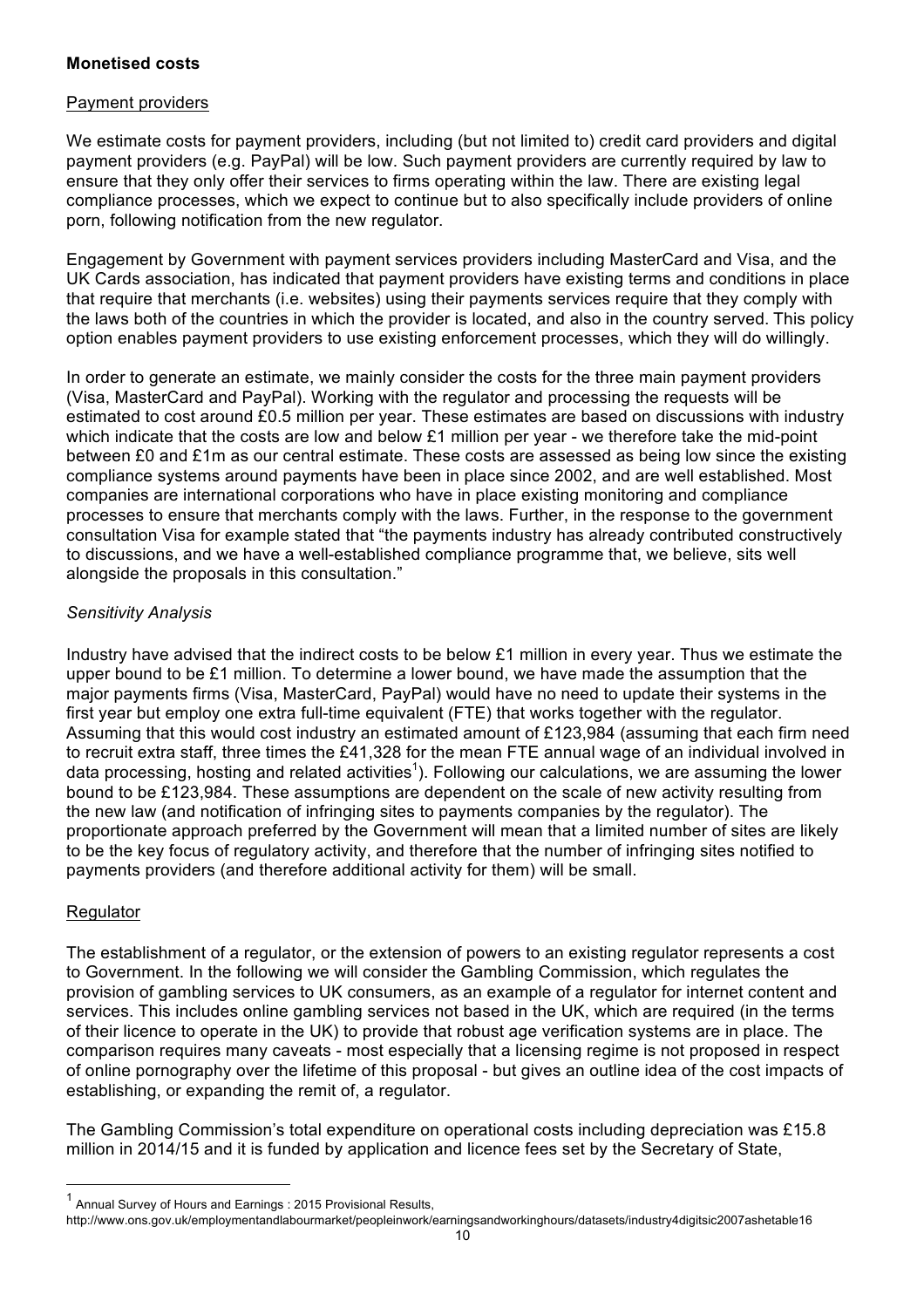approved by Parliament, and paid by the gambling industry. Employee costs for the year were £12.28 million, with a total of 262 staff members. The Gambling Commission has a compliance team of ca. 40 full time equivalent staff devoted to monitoring and compliance activity, and the regulator's annual report and accounts set out that compliance and enforcement activity are its highest work stream cost (24% of total), and licensing the third highest (12%). Gambling licences (of which there are c.300 in the UK) range in cost, dependent on the size of the operator in question, and their revenues - licences range in cost from ca. £1600 to ca.£150,000. However, these numbers can only give an estimated indication of possible costs related to setting up a new regulator and are likely to differ, potentially significantly, for a regulator that enforces age verification in online pornography - particularly a regulator operating in a proportionate way as envisaged by the Government's consultation proposal.

The age verification regulator would focus on regulating online porn and not require costly on-site visits, and would have substantially lower costs for compliance and enforcement. Further, 12% of the annual work stream costs of the Gambling commission are spend on the licensing regime, a model which the age verification regulator will not copy, and will be financed from grant in aid. We thus estimate the costs for the new regulator to be half of the costs of the Gambling Commission which would amount to £7.9 million.

#### **Non-monetised costs**

#### Commercial Porn Providers

The policy aim is for the new regime to apply to sites and apps where there is some kind of commercial basis for the operation of the service. Our intention is that commercial basis has a wide scope. It is not essential for the providers to make a profit directly from provision of the material. Rather, if they charge a fee, by whatever means and for whatever duration for access to the material, sell advertising directed at users of the material or otherwise receive a commercial benefit (for example, through the usage of user data), even if that commercial benefit is not significant or is offset by losses whether from that business or associated businesses, we want them in principle to be caught by the provision. We are conscious that providers may distribute porn by way of complicated corporate structures.

As described in the Government's consultation, the business models underpinning online pornography can be complex, as can the revenue streams. Given the complexities of the various potential business models, the potential for these to adapt quickly, and the likely emergence of new and unforeseen models online, the regime needs to be flexible. Estimates of costs to UK commercial online porn providers are estimated to be zero since they are already subject to legislation requiring AV controls.

#### Payment Providers and Advertisers

Payment providers and advertisers might be subject to indirect costs: Estimates of losses in particular the loss of profit of payment providers and advertisers depend on the amount of non-compliant website and app providers. Any cost with regard to the loss of profit are assumed to be indirect because the impact on payment providers relies on porn sites breaking the new law. These costs are non-monetised due to a lack of data. Card companies for example don't have a specific merchant category code for porn, as it is captured within 'leisure', a far broader group of transactions. This is one reason why it is difficult to estimate the profit and possible loss of profit from online porn providers. Further, our main assumption is that that porn sites comply with the new law in which case there will be no effect on payment providers. There also has been no hard evidence submitted in response to the consultation of how much advertisers would have to invest in processes to effectively work with the regulator but due to other compliance processes in place these costs are estimated to be low.

# **Monetised benefits**

Due to a lack of data and research with regard to causal relationships and measurement we have not been able to monetise the benefits.

#### **Non-monetised benefits**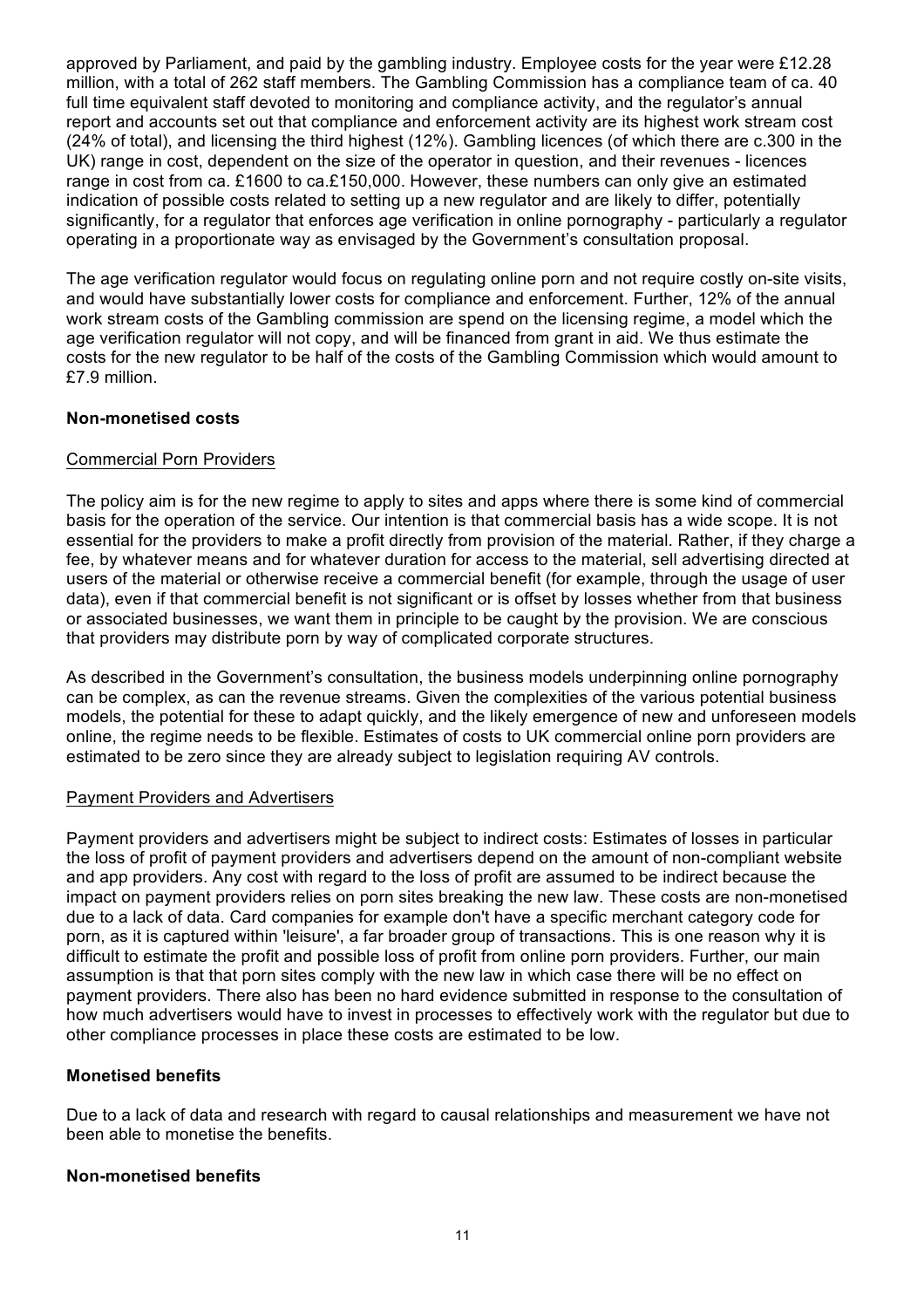Children are better protected from harms associated with consuming pornographic material. Parents and carers can be assured that there are better protections for children in place online due to age verification with regard to intentional and unintentional porn access. Commercial providers of porn that comply with the law and payment providers and advertisers taking voluntarily action to ensure that commercial providers adopt age verification stand to gain in reputational terms. Age verification providers might be impacted positively from a greater demand of their software and/or services.

### **Rationale and evidence that justify the level of analysis used in the IA (proportionality approach)**

A proportionate approach has been taken to the level of analysis presented in this impact assessment since the estimated impact on UK business is below £1m and involves many indirect costs on businesses. Many impacts on businesses of any regulation are likely to fall chiefly on those businesses providing pornographic content which are located outside the UK (and therefore not in scope of this IA). As noted in the 'rationale' section, UK based providers of pornographic content are already required to have robust age-verification systems in place to prevent access by under-18s, therefore even if new regulations were to be brought in, these would require changes to be made by non-UK sites, apps and services.

#### **Risks and assumptions**

Assumptions have been made with regard to:

- Withdrawing payment processes is effective in leading sites and apps hosted overseas to implement AV controls in order to comply with UK domestic law;
- The threat of withdrawing payments being a sufficiently strong lever to incentivise website and app providers which also provide free content alongside paid-for content to implement AV;
- Underpinning law and regulatory framework will lead sites to implement AV.

The policy option set out above also gives rise to the following risks:

- Deterring adults from consuming content as a result of privacy/ fraud concerns linked to inputting ID data into sites and apps, also some adults may not be able to prove their age online;
- Development of alternative payment systems and technological work-arounds could mean porn providers do not comply with new law, and enforcement is impossible as they are based overseas, so the policy goal would not be achieved;
- The potential for online fraud could raise significantly, as criminals adapt approaches in order to make use of false AV systems / spoof websites and access user data;
- The potential ability of children, particularly older children, to bypass age verification controls is a risk. However, whilst no system will be perfect, and alternative routes such as virtual private networks and peer-to-peer sharing of content may enable some under-18s to see this content, Ofcom research indicates that the numbers of children bypassing network level filters, for example, is very low (ca. 1%).

#### **Small and Micro-Businesses Assessment (SaMBA)**

We have considered the impact of this regime in the context of small businesses (those with 50 employees or fewer) and the requirement to avoid over regulation of them under better regulation principles. It is our view that there should be no exemption in this case. Firstly, the overriding aim – child protection – requires an approach that captures all potential offenders whether large or small. Secondly, and as has been highlighted by several responses to the Government's consultation, in the context of the internet, a workforce of 50 employees is a considerable size - it is therefore our assumption that many porn providers could qualify for such an exemption and if they were not they could soon adjust their structures to become small if there were an exception. It is anyway the nature of the internet that very small businesses can still have significant reach and popularity. These factors all play into wide application of the regime with the ability to focus being left to the regulator. Further, UKbased pornographic material providers and online homepage providers are already regulated by the existing framework and thus are already required to have age verification in place. Therefore, it would not be necessary to exempt UK-based small and micro-businesses providing online pornographic content from the scope of the policy.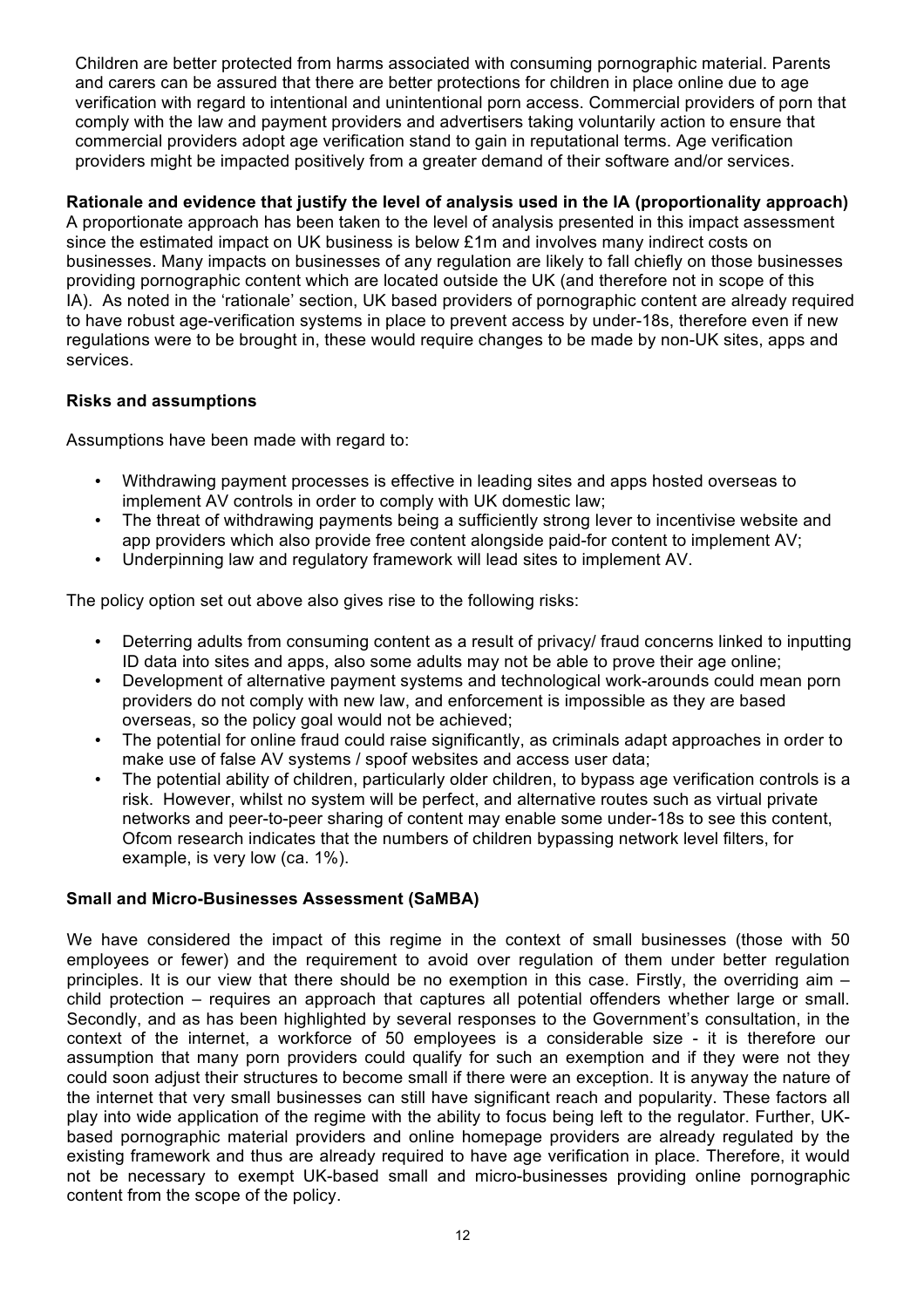#### **Wider impacts**

#### Domestic

UK based pornography providers are likely to experience little, if any, negative impact from the proposal outlined above. All UK-based services are required to have age verification systems in place, thus are already compliant with and delivering the desired policy objective. There are potentially positive competition aspects for UK online pornographic providers. If all national and international providers are required to have AV systems in place, UK businesses could catch-up and increase their market share. However, it is not possible to quantify these possible upsides.

#### International

Non-UK pornography providers will be affected more by the policy proposal than their UK counterparts. As set out above, it is the intention of the policy to provide that the robust age-verification protections already in place on UK websites are replicated by non-UK sites.

#### **Summary and preferred option with description of implementation plan**

#### **Government's intention is to establish a new regulatory framework, and to introduce new regulatory powers where required, in order to:**

- Enforce the new law, supported by a sufficiently flexible enforcement regime;
- Monitor compliance with the new law by commercial pornography providers;
- Identify porn providers which are in breach and notify them of this, giving them a period of time within which to become compliant;
- Enable those that support the business model of pornographic content providers (such as payments and advertisers) to withdraw services from commercial providers in breach of the law;
- Notify providers of payment services of sites and apps in breach, enabling them to withdraw services from such sites;
- Impose requisite sanctions where breaches have been identified and providers remain noncompliant;
- Ensure a proportionate and prioritised regulatory approach to monitoring and enforcement;
- Give the regulator discretion to set and monitor standards for age verification controls.

The Government will work with payment service firms (e.g. debit and credit card schemes, banks, other providers of online payment systems) to help ensure that all sites and apps providing pornographic content to consumers in the UK without robust age verification systems in place become compliant. Should the merchant operating the website or app not become compliant, major payment service firms such as Visa and MasterCard would be able to withdraw payment services form the site under their existing terms and conditions, which already require merchants to comply with national laws. For this reason, we would not expect this measure to create significant additional costs for payment service firms, as they would be able to use existing processes in place to initiate the withdrawal of payment services from non-compliant merchants.

Payment Service providers are firms that process payments to porn sites and apps, such as credit card suppliers and processors of digital payments such as PayPal, Nochex and others. They can be based in the UK or abroad and we consider that their location should have no effect on the policy. Engagement by Government with payment services providers including MasterCard and Visa, and the UK Cards association, has indicated that existing terms and conditions require that merchants (i.e. websites) using their payments services require that they comply with the laws both of the countries in which the provider is located, and also in the country he serves.

It will be important to enable the regulator to work with existing and emerging payments providers to ensure that the policy aims - here, ensuring that the cash-flows of pay sites and apps consistently in breach of the new law can be disrupted - are delivered. Again it will be important to remain technologyneutral, given the speed with which new payments systems are being developed.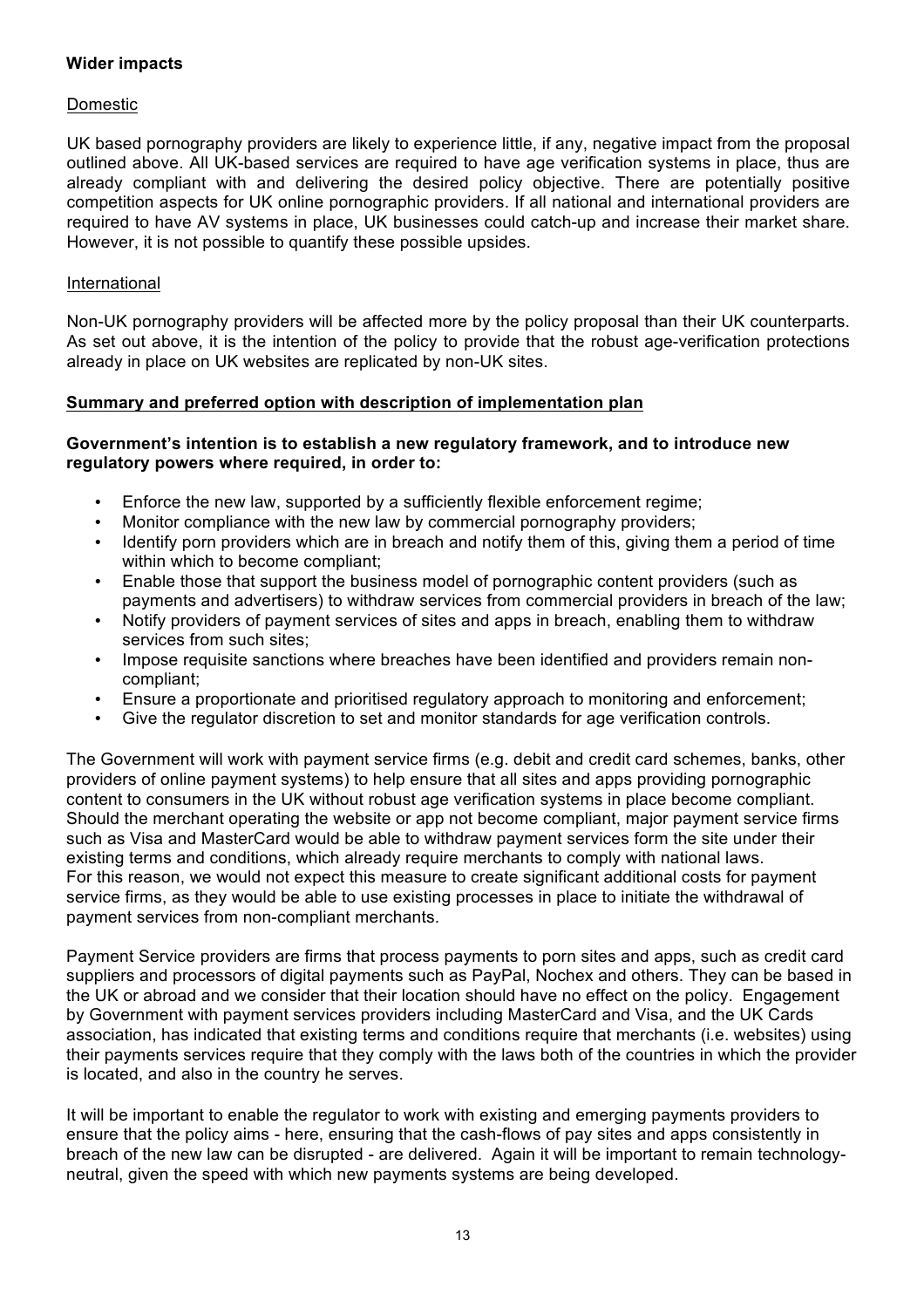For this reason, we intend to maintain sufficient flexibility should emerging payment systems or providers come to the fore in respect of online pornography, such that it would be appropriate and proportionate for the regulator to monitor and work with such organisations.

#### The Regulator

The Government's preferred approach is for the regulator to take a proportionate approach to regulation, and to have discretion as to which providers it takes enforcement action against. For example, the regulator should be able to focus on the most popular sites and apps or those known to be most frequently accessed by children and young people or, less likely, the size or the profitability of the provider. We are currently considering the preferred approach to how the regulator should be funded our starting point however is that the regulator should not be funded by any levy on UK businesses, but that amongst its potential enforcement powers against infringing services, the regulator would be able to issue proportionate fines (depending for example on the period of non-compliance, and therefore potential harms, and size of the provider's commercial activities).

#### **Implementation Plan**

The Government will be introducing new legislation, in the Digital Economy Bill, by the summer of 2016. Though the timings of the Bill's passage through parliament cannot be specifically identified at this stage, it is anticipated that by the spring of 2017 the Bill should have received Royal Assent. To implement the policy aims of the new law (requiring age verification for pornographic sites and apps), the Government will work with the regulator, the pornography industry, and payments providers in the period before the law comes into force, to ensure all parts of the industry are fully engaged, and are aware of and able to comply with the required standards for age verification controls, and potential enforcement mechanisms for those providers which remain non-compliant.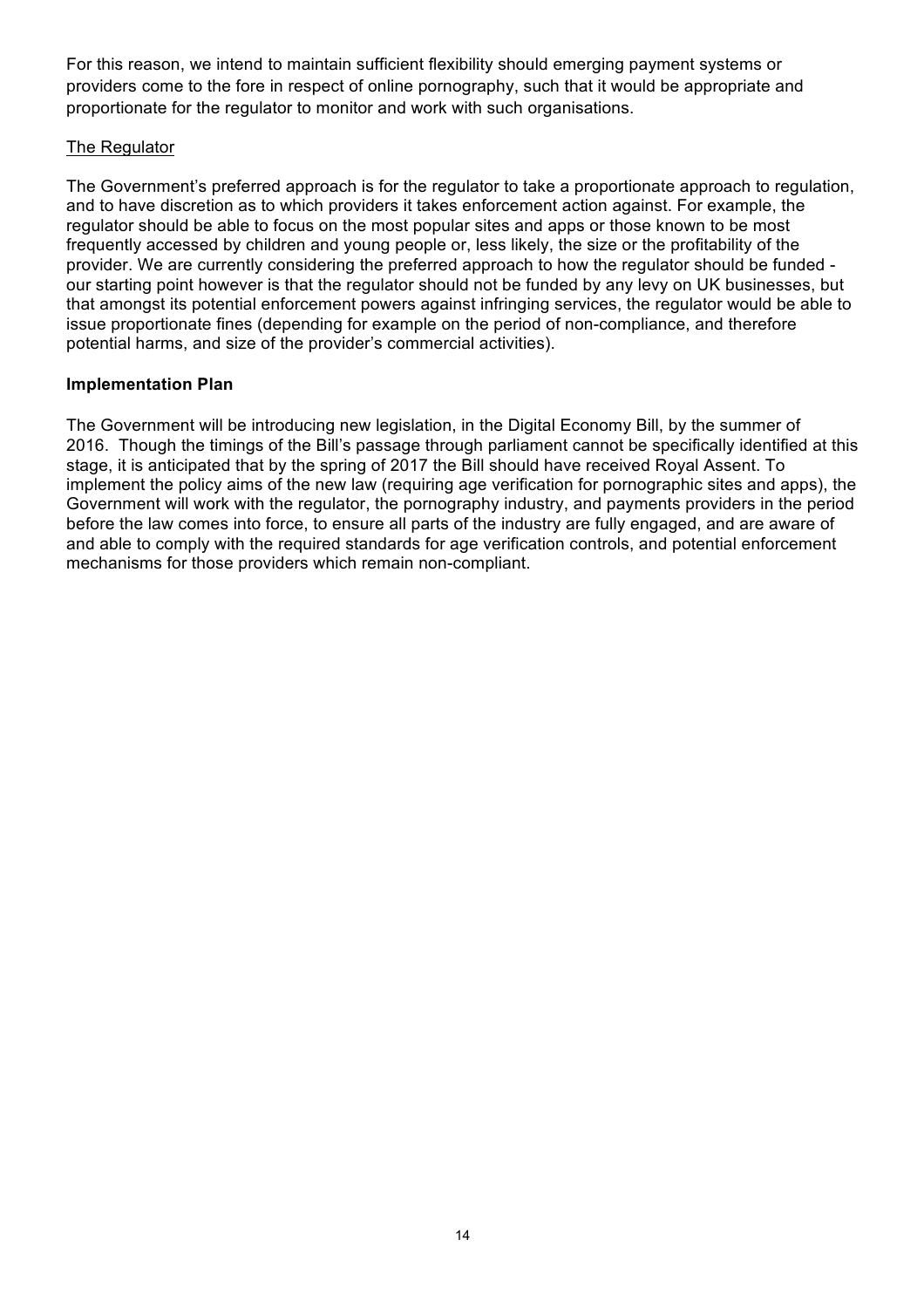#### **References**

The Audio Visual Media Services directive (2010), Article 12: http://eur-lex.europa.eu/legalcontent/EN/ALL/?uri=CELEX:32010L0013

ATVOD (2014), "For Adults Only?'- a research report by the Authority for Television on Demand": http://www.atvod.co.uk/uploads/files/For\_Adults\_Only\_FINAL.pdf

ATVOD Ruling, 16 Jan 2013: http://www.atvod.co.uk/news-consultations/newsconsultationsnews/playboy-tv-fined-100-000-for-breaches-of-atvod-rules

British Board of Film Classification guidelines: http://www.bbfc.co.uk/what-classification/guidelines

ChildLine and One Poll (2015), Survey: https://www.nspcc.org.uk/fighting-for-childhood/newsopinion/online-porn-evidence-impact-young-people/

Consult Hyperion for Payments UK (2015), "The Future of Payments - How Payments in the UK will evolve in the coming years":

http://www.paymentsuk.org.uk/sites/default/files/The%20Future%20of%20Payments%20Aug%2015\_0.p df

Department for Culture, Media and Sport (2016), Consultation Child Safety Online: Age Verification for Pornography: https://www.gov.uk/government/consultations/child-safety-online-age-verification-forpornography

Department for Culture, Media and Sport Comscore Data Analysis (2015), comScore Media Metrix, May 2015, U.K.

European Audiovisual Observatory (2015), "The protection of minors in a converged media environment":

http://www.obs.coe.int/documents/205595/8261963/The+protection+of+minors+in+a+converged+media+ environment.pdf/7b590454-a03f-40e8-b460-e2b5e6b0bc28

Gambling Commission (2015), "Gambling Commission's Licence conditions and code of practice": http://www.gamblingcommission.gov.uk/pdf/Latest-LCCP-and-Extracts/Licence-conditions-and-codes-ofpractice.pdf

Gambling Commission Annual Report and Accounts, 2014/2015: http://www.gamblingcommission.gov.uk/pdf/Annual-report-and-accounts-2014-15.pdf

Horvath, M. and Alys, L. and Massey, K. and Pina, A. and Scally, M. and Adler, J. (2013), "Basically...porn is everywhere", A Rapid Evidence Assessment on the Effects that Access and Exposure to Pornography has on Children and Young People, Office of the Children's Commissioner: http://www.nspcc.org.uk/fighting-for-childhood/news-opinion/online-porn-evidence-impact-young-people/ http://www.obs.coe.int/documents/205595/3179930/qqqThe+protection+of+minors+in+a+converged+me dia+environment.pdf/7b590454-a03f-40e8-b460-e2b5e6b0bc2

Livingstone, S. and Kirwil, L. and Ponte, C. and Staksrud, E. (2013), "In their own words: what bothers children online? with the EU Kids Online Network". EU Kids Online, London School of Economics & Political Science, London, UK:

http://www.lse.ac.uk/media@lse/research/EUKidsOnline/EU%20Kids%20III/Reports/Intheirownwords020 213.pdf

Mobile Broadband Group (2013), UK Code of practice for the self-regulation of content on mobiles, Version 3: http://www.mobilebroadbandgroup.com/documents/UKCodeofpractice\_mobile\_010713.pdf

Nash, V. and Adler, J. and Horvath, M. and Livingstone, S and Marston,C. and Gareth, O., Wright, J., (2015) "Identifying the Routes by which Children View Pornography Online: Implications for Future